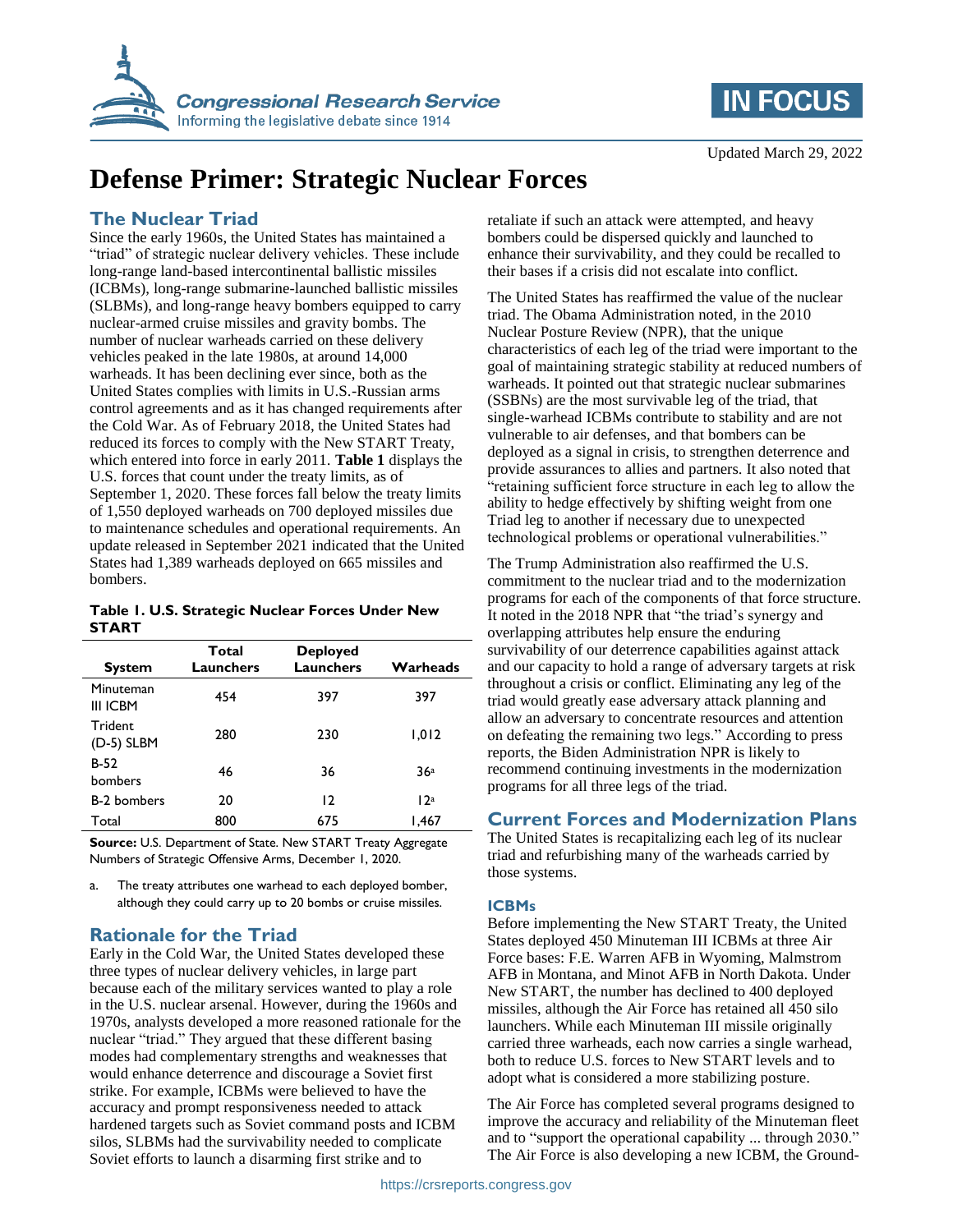based Strategic Deterrent (GBSD), which will replace all missiles and ground launch control facilities. It plans to acquire 642 missiles to support testing and the deployment of a force of 400 missiles. The Air Force expects the program to reach its initial operational capacity, with 9 missiles on alert, by 2029; it expects to complete the deployment, with 400 missiles on alert, in 2036. The Biden Administration has included \$3.6 billion for the program in its FY2023 budget request.

The National Nuclear Security Administration (NNSA), a semi-autonomous agency in the Department of Energy, is working on a new warhead—known as the W87-1—that will deploy on the new GBSD missile.

#### **SLBMs**

The United States currently has 14 Trident (Ohio-class) ballistic missile submarines, with 2 in overhaul and 12 in the operational fleet. Under New START, each submarine carries only 20, rather than the original 24, missiles. Using treaty counting rules, the 14 submarines count as a total of 280 deployed and nondeployed launchers, with a maximum of 240 deployed launchers and around 1,000 warheads counting on the 12 operational submarines. The Navy operates two bases for these submarines—one in Bangor, WA, and one in Kings Bay, GA**.**

The Navy plans to begin retiring Ohio-class submarines in 2027, with the new Columbia-class submarine expected to begin entering the fleet in 2031. The Navy has recently indicated that the fleet of 12 new submarines will cost \$139 billion. It has requested \$6.3 billion for the Columbia-class submarine in its FY2023 budget.

The Navy purchased over 530 D-5 missiles to support the Trident fleet. It has pursued a life-extension program for the missiles, funded at about \$1 billion per year, so that they will remain capable and reliable into the deployment of a new, Columbia-class submarine. It has also initiated a second life extension program for these missiles, known as the D5LE II, and has included \$173 million in its budget request for FY2023.

NNSA is also working to extend the life of the warheads carried by U.S. SLBMs. It has conducted a life extension program (LEP) for the W76 warhead, which is carried by most Trident missiles, and provided a small number of lowyield warheads, known as the W76-2, to the Navy in late 2019. NNSA is also altering the W88 warhead, which is carried by a portion of the fleet, to address concerns with its safety and reliability. In particular, the program will replace the aging arming, fuzing, and firing components. It has also initiated work on the W93 warhead, which will eventually deploy on D-5 missiles.

#### **Heavy Bombers**

The Air Force has 20 B-2 bombers, based at Whiteman AFB in Missouri. The B-2 bomber can carry both B61 and B83 nuclear bombs, but it is not equipped to carry cruise missiles. It can also carry conventional weapons and has participated in U.S. military campaigns from Bosnia to Iraq. The Air Force maintains 76 B-52H bombers at two bases, Barksdale, LA, and Minot, ND. The B-52 bomber, which

first entered service in 1961, is equipped to carry nuclear or conventional air-launched cruise missiles (ALCMs). The B-52 bombers can also deliver a wide range of conventional arms, and are currently receiving numerous upgrades to their communications and electronics systems. The Air Force is also acquiring a new B-21 bomber, for both conventional and nuclear missions. It hopes to field between 80 and 100 of the new bombers, with the first to enter service around 2025. The Air Force has included \$5 billion for this bomber in its FY2023 budget request.

According to unclassified estimates, the United States has around 475 B61 and B83 bombs. Several variants of the B61 bomb are undergoing a life extension program (LEP), to enhance the bomb's safety, security, and use control features. This program will produce a single variant, known as the B61-12, which will deploy with a new tail kit. This will replace the parachute currently used to slow the bomb's descent and will improve its accuracy. NNSA estimates that the B61 LEP will cost nearly \$9 billion, with an additional \$1-\$2 billion in Air Force funding for the new tailkit. The new model is expected to begin to enter the force in 2022. NNSA had planned to retire the B83, the largest bomb remaining in the U.S. arsenal, around 2025, after the completion of the B61 LEP. The 2018 NPR supported plans to retain this bomb, but press reports indicate that the Biden Administration NPR may, again, support its retirement.

The Air Force is planning to replace the aging air-launched cruise missiles carried by B-52 bombers with a new advanced Long Range Standoff (LRSO) cruise missile. According to the Air Force, the existing ALCM has been through several life extension programs and is beginning to show reliability problems. Reports indicate that the Air Force plans to buy a total of 1,000-1,100 LRSO missiles, at a cost of around \$10.8 billion. It has included \$1 billion for the missile in its FY2023 budget request. NNSA is also conducting a life-extension program on the W80 warhead to provide a warhead for the new LRSO.

#### **CRS Products**

CRS Report R41219, *The New START Treaty: Central Limits and Key Provisions*, by Amy F. Woolf

CRS Report RL33640, *U.S. Strategic Nuclear Forces: Background, Developments, and Issues*, by Amy F. Woolf

#### **Other Resources**

DOD. Nuclear Posture Review Report. April 2010. State Department. New START Treaty. April 2010

**Amy F. Woolf**, Specialist in Nuclear Weapons Policy

**IF10519**